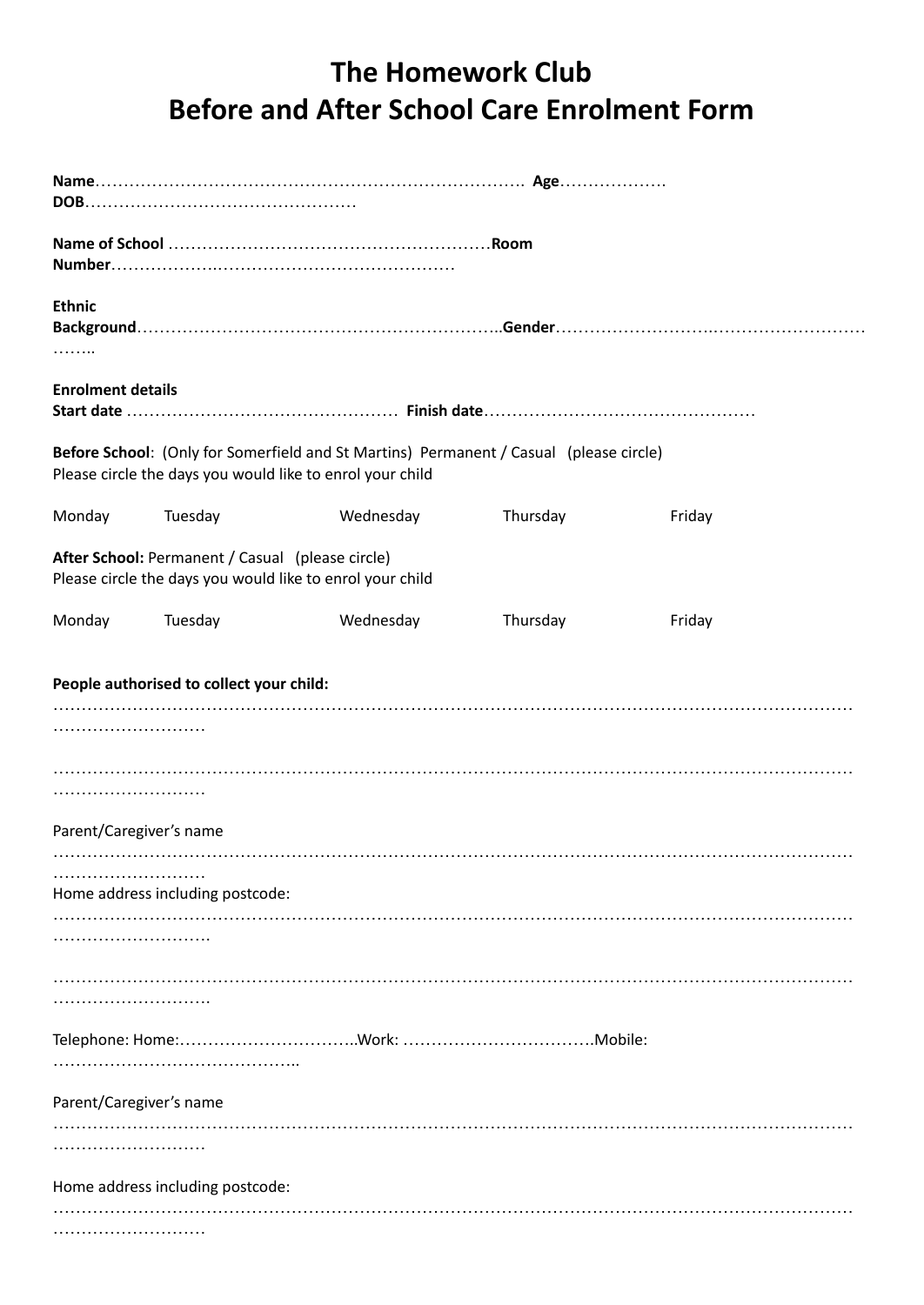| <b>Email Address for invoice</b>                                                                                                                                                                                                                                                                                                                                                               |
|------------------------------------------------------------------------------------------------------------------------------------------------------------------------------------------------------------------------------------------------------------------------------------------------------------------------------------------------------------------------------------------------|
|                                                                                                                                                                                                                                                                                                                                                                                                |
| Invoices will be emailed every week, to the above address and all accounts need to be paid on invoice.                                                                                                                                                                                                                                                                                         |
| Our account number: 12 3147 0175001 00 please use child's full name as reference<br>Emergency contacts - Please provide at least TWO EXTRA contact numbers.                                                                                                                                                                                                                                    |
|                                                                                                                                                                                                                                                                                                                                                                                                |
| 1)Name                                                                                                                                                                                                                                                                                                                                                                                         |
| .                                                                                                                                                                                                                                                                                                                                                                                              |
|                                                                                                                                                                                                                                                                                                                                                                                                |
|                                                                                                                                                                                                                                                                                                                                                                                                |
| Telephone contact between 3.00 and                                                                                                                                                                                                                                                                                                                                                             |
|                                                                                                                                                                                                                                                                                                                                                                                                |
| 2) Name                                                                                                                                                                                                                                                                                                                                                                                        |
| .                                                                                                                                                                                                                                                                                                                                                                                              |
|                                                                                                                                                                                                                                                                                                                                                                                                |
| Telephone contact between 3.00 and                                                                                                                                                                                                                                                                                                                                                             |
| <b>Doctor's details</b>                                                                                                                                                                                                                                                                                                                                                                        |
|                                                                                                                                                                                                                                                                                                                                                                                                |
| Address                                                                                                                                                                                                                                                                                                                                                                                        |
|                                                                                                                                                                                                                                                                                                                                                                                                |
| <b>Additional information</b>                                                                                                                                                                                                                                                                                                                                                                  |
| Does your child have any particular health needs we should be aware of? Eg. Allergies, food requirements, asthma,<br>medical conditions etc.                                                                                                                                                                                                                                                   |
|                                                                                                                                                                                                                                                                                                                                                                                                |
| Is there anything else we should know about in order to take good care of your child? Eg. Custody arrangements,<br>cultural considerations, extra needs, behavioural issues etc.                                                                                                                                                                                                               |
|                                                                                                                                                                                                                                                                                                                                                                                                |
| All care will be taken to provide supervision of children attending The Homework Club in accordance with The<br>Homework Club policies and procedures and the guidelines from Child, Youth and Family.<br>We understand that the supervisor will arrange any necessary urgent medical treatment at our cost.<br>e in sisoins this fount that naithearthe a staff non menocoment of the mucomen |

I acknowledge in signing this form that neither the staff nor management of the programme will be liable for any loss or damage (by way of accident, injury, theft or otherwise) arising out of attendance at The Homework Club. I understand that any intentional damage to belongings or property may be charged to the parent/caregiver.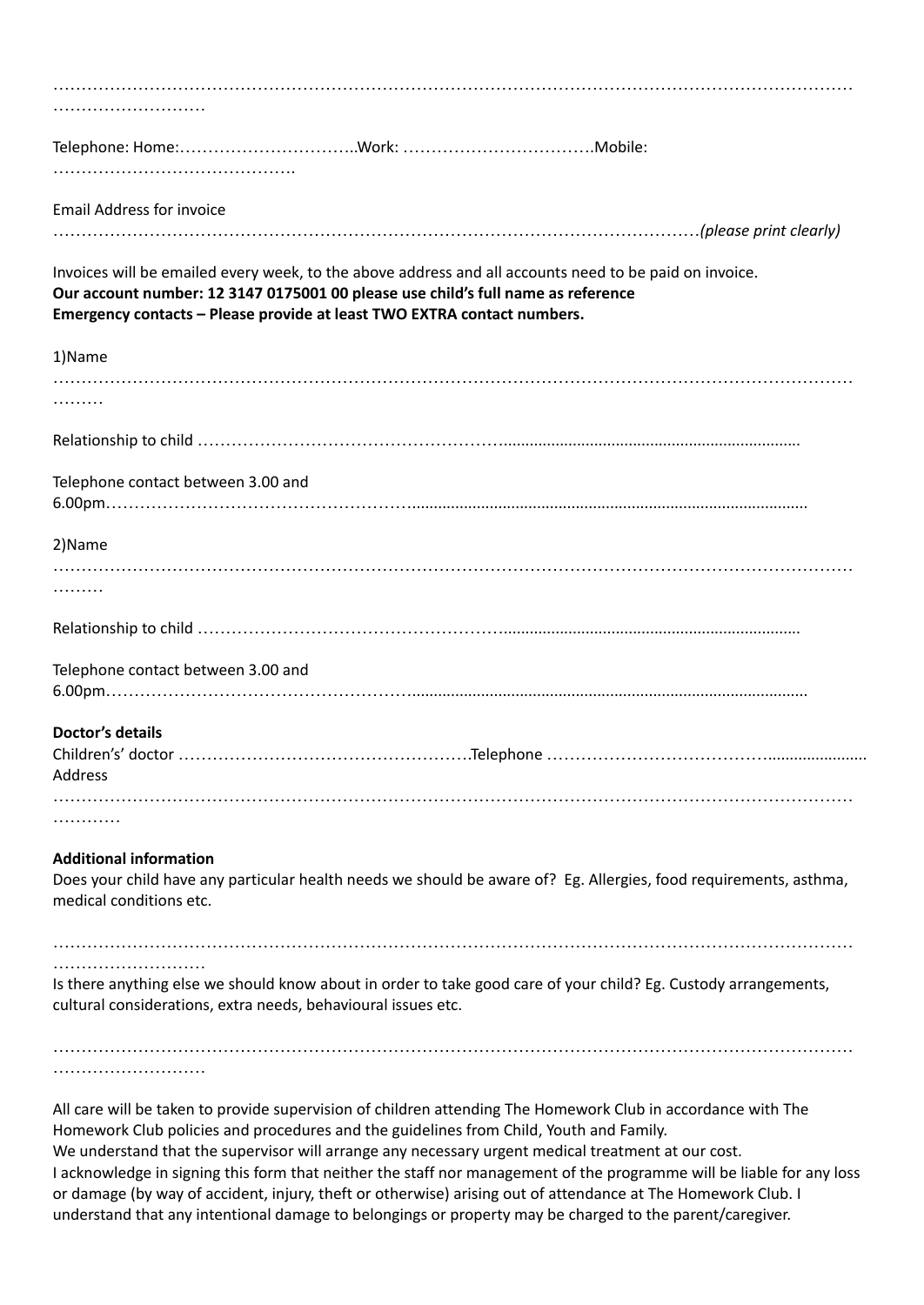**Privacy Act 2020:** The information that you have supplied is necessary for the safe and effective operation of The Homework Club. We will use and disclose your child's information only in accordance with the Privacy Act 2020. Under that Act you have the right to access and request correction of any personal information we hold about you or your child.

Signing this Enrolment Form will confirm that you have read and understood: The Behaviour Plan and Policy The Fee Policy Parent Information Please return to: PO Box 28069, Beckenham 8242 or give to the Supervisor at any of The Homework Club venues. Name of parent: ………………………………………Signature of parent (and

date):………………………………………

| Important numbers: (Please text the staff directly for all bookings and cancellations once enrolled). |              |
|-------------------------------------------------------------------------------------------------------|--------------|
| The Homework Club Barrington                                                                          | 021 274 1961 |
| The Homework Club Beckenham and Holiday Programme 9-13                                                | 021 274 1960 |
| The Homework Club Cashmere and Holiday Programme 5-9                                                  | 021 274 1964 |
| The Homework Club St Martins                                                                          | 021 274 1962 |

#### **Parent Information**

#### *Welcome to the Homework Club*

Our mission is to enrich your child's day.

Our vision is to offer a structured, fun and exciting programme in a safe, caring and positive environment.

We would like to welcome you, your child and your family to the Homework Club and will aim to build positive, reciprocal relationships with you to ensure your child enjoys attending every session. Please do not hesitate to contact us if you have any questions, queries or concerns. We appreciate your feedback and want to ensure we are providing the very best care for you and your child.

#### *Enrolment for Before and After School*

Enrolment is finalised upon completion of an enrolment form and the signing of this sheet. Please inform staff of any relevant changes to your enrolment details. It is crucial we have up-to date information. Please inform the supervisor at the venue so we can amend our records.

#### *Enrolment for The Holiday Programme*

Enrolment is complete upon completion of the enrolment form attached to The Holiday Programme brochure. The brochure is available from the website or from The Homework Club venues 5 weeks prior to the holidays and all bookings will be on a first come, first serve basis.

#### *Transition Visits*

You are welcome to call in for a visit to help your child settle at the Homework Club. Please call the supervisor to let them know when you would like to visit. You are welcome to visit as many times as you or your child would like to.

#### *The Meeting Points*

Our staff look forward to meeting your child at the meeting point at the end of every school day. All children will be asked to say 'hello' to the staff member with the clipboard so that they can be signed in before leaving their bags at the designated place and having a play. All children will be required to be at the meeting point within 10 minutes at the end of the day. After 10 minutes, staff will follow the procedures for Children not at the Meeting Point. If you would like a staff member to collect your child from their classroom for the first week, please mark this on the enrolment form and let the supervisor know.

The Meeting Points for each school are as follows: St Martins School: School hall Cashmere Primary School: Epicentre Somerfield School: colourful benches, near the school office Thorrington School: Friendship seats on the main court

#### *Staff and Supervision*

All staff have been police vetted and trained in The Homework Club's Policies and Procedures. There is always a minimum of two staff members on site at the After School Care and Holiday Programme, one of whom is First Aid trained. The child/staff ratios on site are 1:10 and off site are 1:8.

#### *Absences for Before and After School*

Once your child's name is on the roll, we expect him/her to be at the programme unless we have been notified by the parent/caregiver. Please phone the mobile and leave a message before 2.30pm if your child will not be attending. The cancellation fee is the full rate.

#### *Absences for The Holiday Programme*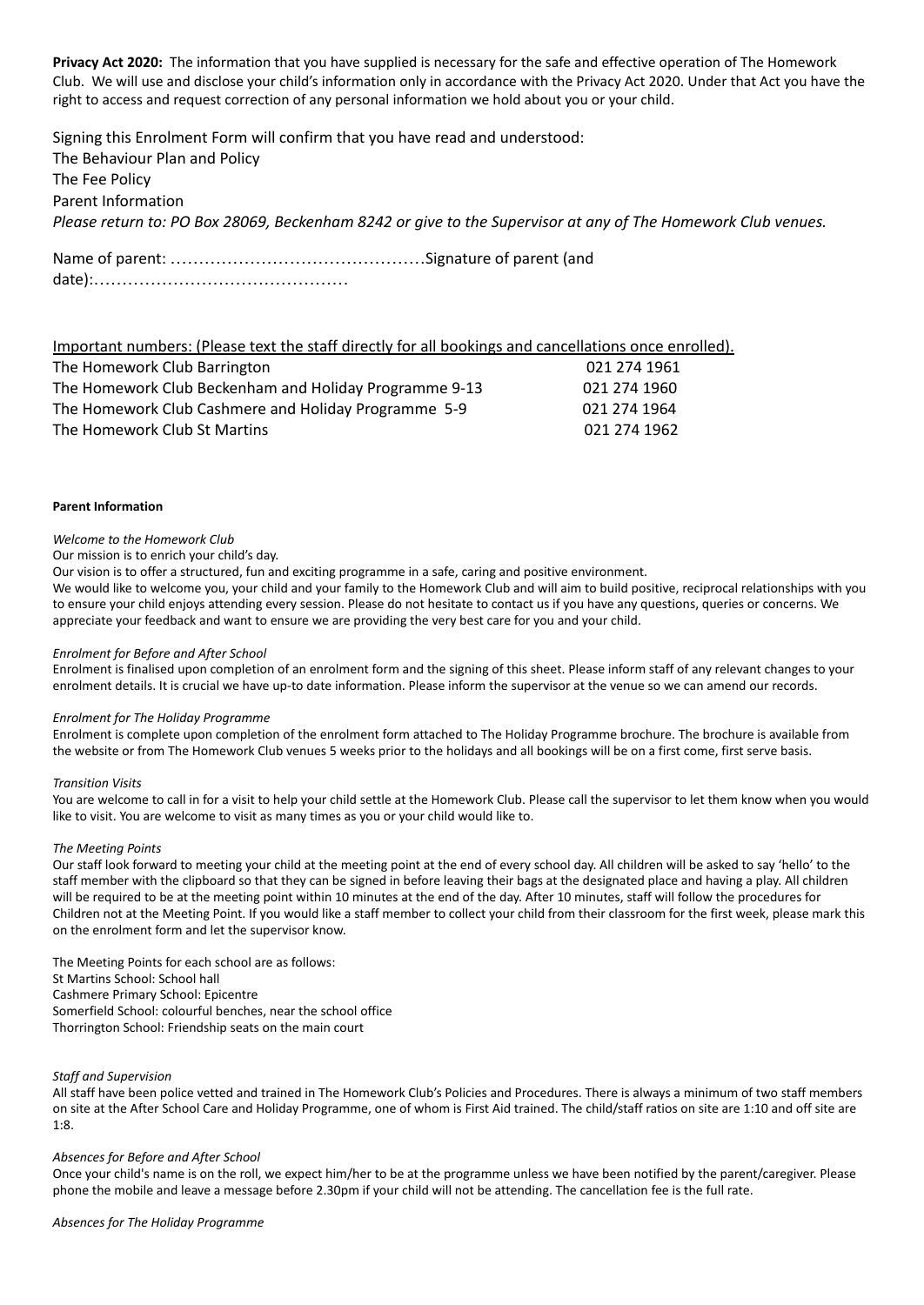There will be no refunds due to cancellations. If you think that your circumstances should allow for a refund, a letter in writing must be given to the manager within 7 days of the cancellation, PO Box 28069 Christchurch 8242

#### *Collecting your child*

If a person arrives to collect your child whose name is not on your enrolment form, then we are obliged (for your child's safety) to keep your child in our care until you have been located for consent. To save embarrassment for all concerned, we would appreciate prior notification from you on this matter. Please remember that the programme closes at 6.00p.m.

#### *Signing your child out for After School*

Each day when you collect your child, it is essential that you sign your child out with your pin code on the iPad. We need to know that your child has gone home safely.

*Signing your child in and out of The Holiday Programme* The children need to be signed in and out, with the times of attendance, to The Holiday Programme.

#### *Signing your child into the Before School Care*

Please sign your child into the before school care every morning. Our staff will sign them out every day.

*Fees for Before School (7.30am) and After School (3.00pm – 6.00pm)* The Homework Club Barrington After School Care \$22 The Homework Club Beckenham and St Martins After School Care \$22 The Homework Club Cashmere \$22 The Before School Care Barrington for children attending Somerfield School \$12 The Before School Care St Martins for children attending St Martins School \$12 Please note the full fee will apply for all cancellations. Casual Sessions are \$24 and can be booked the day before. There will be a late pick up fee \$10 for every 10 minutes after 6.00pm.

*Fees for The Holiday Programme* 8.00am – 3.00pm \$48 per day 8.00am – 6.00pm \$58 per day \$68 for all casual bookings There is a 10% discount for 2 or more children or for a full week

#### *The Fee Policy*

Please read the Fee Policy for more information. We prefer \$0 balance at the end of every week. All unpaid accounts will be passed onto a debt collecting agency at the end of every school term. All invoices will be emailed weekly to the address provided on the Enrolment Form, please let us know if you are not receiving weekly invoices.

*Excursions* - The children will be taken to the local park on special occasions. Whenever the group leaves the centre a note will be left informing callers of its whereabouts. Other excursions will require a permission slip.

#### *Policies and Procedures*

Please see the supervisor if you wish to view our Policies and Procedures. The Homework Club follows the guidelines as set out by the Ministry of Social Development. The MSD inspect our programmes every two years and all records are sighted for approval purposes on a regular basis.

#### *Behaviour management*

We use behaviour management techniques that encourage positive self-esteem. Every effort will be made to help your child settle into the programme. Our staff will follow the Behaviour Plan. If a child displays 'Red Behaviour' as per our Behaviour Plan, a Serious Incident Form will be issued and a temporary exclusion period will be imposed at the Before/After School Care Programmes. At The Holiday Programme a Serious Incident Form will result in exclusion for the remaining of the programme without notice. Any 'Black Behaviour' will result in permanent exclusion from The Homework Club. We aim at working with you to ensure your child has a positive experience at the Homework Club, and children's safety always comes first. Please see our Behaviour Plan for more information.

#### *Special Needs*

All special requirements for your child should be recorded on the Enrolment Form so that our staff can be prepared to help your child as needed. We welcome and accept every child and want to work with you to ensure a positive experience at The Homework Club. It is a breach of the Human Rights Act to deny a child entry to The Homework Club purely because they have a disability. However, if The Homework Club is genuinely unable to cater for the child's needs, e.g. for reasons of child safety or toileting issues, they are entitled to exclude them.

#### *Emergencies*

Our staff are trained to deal with emergencies. In the case of a serious accident involving your child the staff will contact you and take your child to the nearest medical facility. In a civil emergency the staff will follow the Homework Club emergency procedure and, if they cannot re-enter the venue, will walk to the nearest primary school and will wait with the children until they have been collected.

#### *Transportation*

The children will be met after school by staff members and will walk back to The Homework Club. We may require the use of transport, for example in the event of severe weather and would go by bus or taxi. If your child requires a booster seat, as taxi's are not legally obliged to provide these, we ask that you provide one. If a child turns up without one, we will need to send them in the taxi without a booster seat.

#### *Child safety*

The programme has a detailed child protection policy, which includes the reporting of any suspected child abuse to the Oranga Tamariki.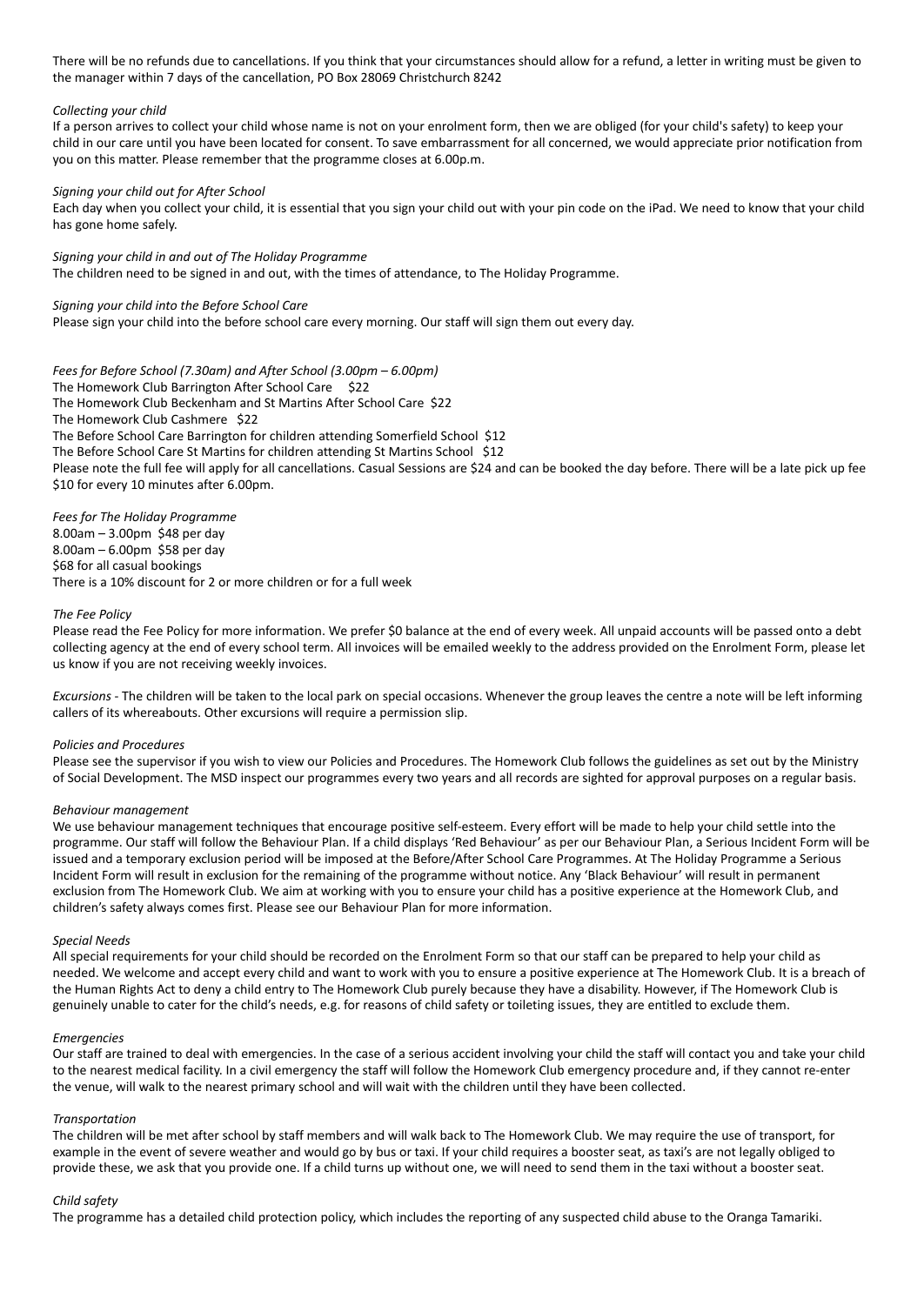#### *Complaints*

The programme has a complaints procedure. If you have any problems please approach the supervisor and she/he will be happy to assist you with your concerns. Alternatively, please call the manager 021 274 1963 or the owner 021 274 1967 or email [info@thehomeworkclub.co.nz](mailto:info@thehomeworkclub.co.nz) at any time. Please see our complaints policy for further information.

#### Communication

Parents are encouraged to talk to the staff at any time and to call the Manager/Owner if they have any concerns or queries. In the event of any closure due to unforeseen events such as earthquakes or bad weather, we will aim to update our website and Facebook pages. Please call your Homework Club mobile for any bookings or cancellations.

#### *Social Media*

Photographs can be taken of the children for The Homework Club use only and may appear on the newsletter or on the Homework Club website or Facebook.

Advertising: I/We give permission for our child to be photographed for the purpose of sharing information and advertising, these photos may appear on Facebook/Social Media.

#### *Sick children*

Please do not send along sick children, as we do not have the facilities to care for them. If a child becomes ill during programme hours, parents will be called and asked to collect them.

#### *Health and Medical Conditions*

Health and medical conditions of your child must be provided on the enrolment form. Medication will only be administered to a child with prior written consent of the parent/caregiver.

Please feel free to call us at any time to discuss any concerns or queries you may have:

| The Homework Club Manager                            | 021 274 1963 |
|------------------------------------------------------|--------------|
| Homework Club Barrington Before and After School     | 021 274 1961 |
| The Homework Club Beckenham After School Care        | 021 274 1960 |
| The Homework Club Cashmere After School Care         | 021 274 1964 |
| The Holiday Programme 5-9 Years                      | 021 274 1964 |
| The Homework Club St Martins Before and After School | 021 274 1962 |
| The Holiday Programme 9-13 Years                     | 021 274 1960 |

We look forward to getting to know you and your child.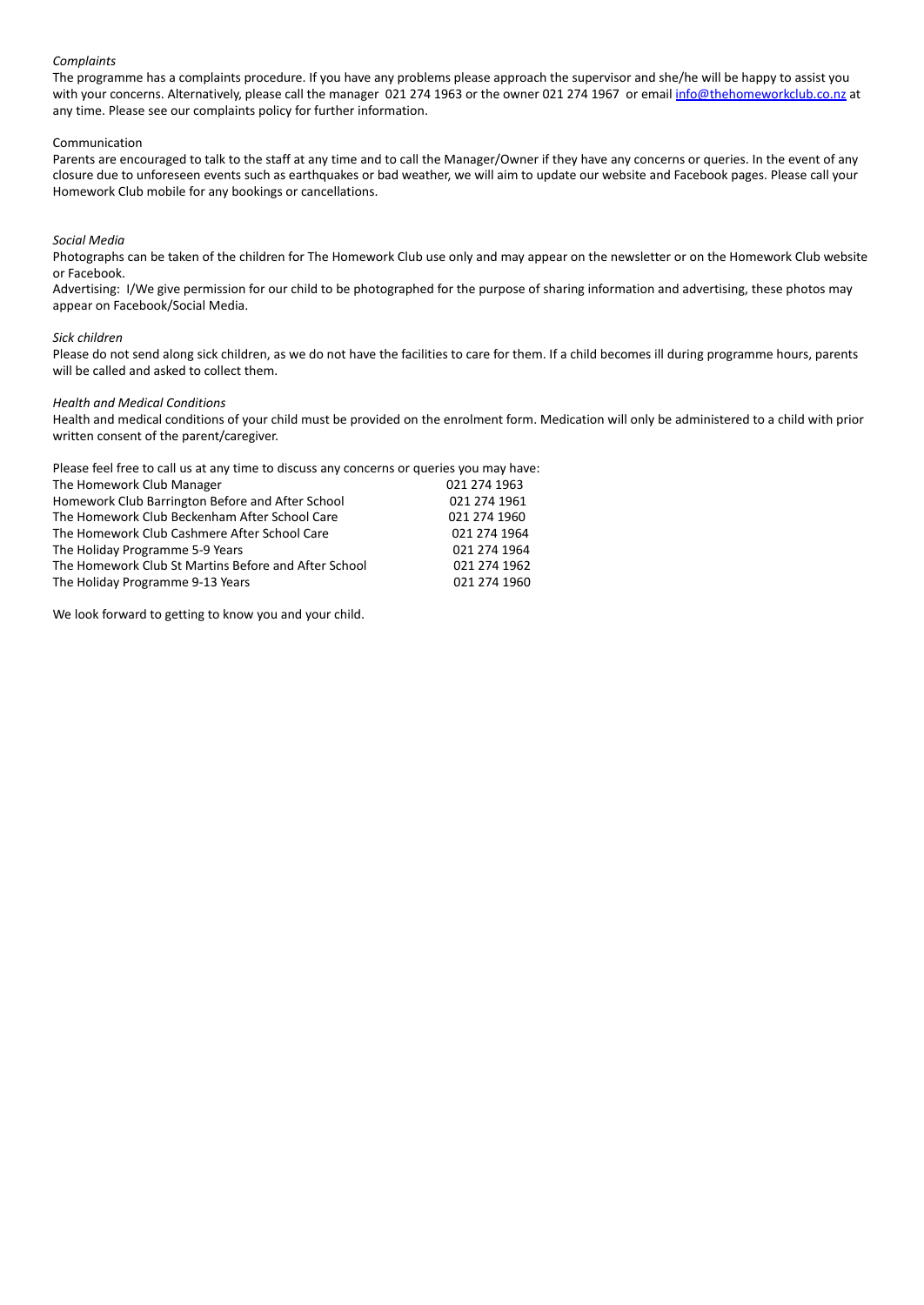# **The Homework Club Fee Policy**

## **MAY 2022**

AFTER SCHOOL CARE 3.00PM- 6.00PM: \$22 per session Somerfield School \$22 per session Thorrington School \$22 per session Cashmere School \$22 per session St Martins School \$24 per session Casual Spaces -All schools

BEFORE SCHOOL CARE 7.30AM -8.30AM: \$12 per session Somerfield School \$12 per session St Martins School \$14 All casual sessions

HOLIDAY PROGRAMME \$58 per day 8.00am – 6.00pm \$48 per day 8.00am – 3.00pm \$68 per day for all casual bookings

Invoices and Payments

- All fees will be paid weekly unless otherwise arranged with the manager
- All invoices will be emailed once a week, parents should let the supervisor know if they have not received an invoice ASAP
- Receipts will be issued upon request at the end of the financial year, unless otherwise requested.
- The Homework Club will not accept any cash payments unless special permission has been given to pay at the Colombo Street office.
- Parents can pay online via internet banking, using child's full name as description and bank code, (will be at the bottom of the invoice) in the reference, account number : 12 3147 0175001 00
- All fees will be paid at the end of every week and all accounts will have a \$0 balance at the end of every school term.
- The Homework Club Manager will email all parents with outstanding debts to remind them to make payments and invite them to make contact to discuss payment options
- After 3 emails have been sent regarding unpaid debts and if no contact has been made by the parent, the Manager will forward all unpaid debts to Baycorp.
- Any additional costs incurred by the debt collection agency will be added to the account to be paid by the parents.
- Parents can ask The Homework Club Manager for a statement of their account at any time, please email info@thehomeworkclub.co.nz
- Parents can discuss any financial concerns with the supervisor or can contact The Homework Club Manager at any time.
- No future bookings can be made for your child unless your account is \$0 balance at the end of every school term.

## WINZ

Where a parent qualifies for a WINZ subsidy, they will be expected to pay the full rate until the subsidy has been approved.

Cancellation and Booking Policy

- If the Homework Club is closed for any reason beyond its control such as earthquake or extreme snow, there will be no parental charge
- If your child is booked into the Homework Club Before and After School Care and does not attend for any reason, the full fee will be charged. This will include all casual bookings.
- Any sessions not cancelled which result in the Homework Club searching for the child at the end of the school day will incur a fee of \$20.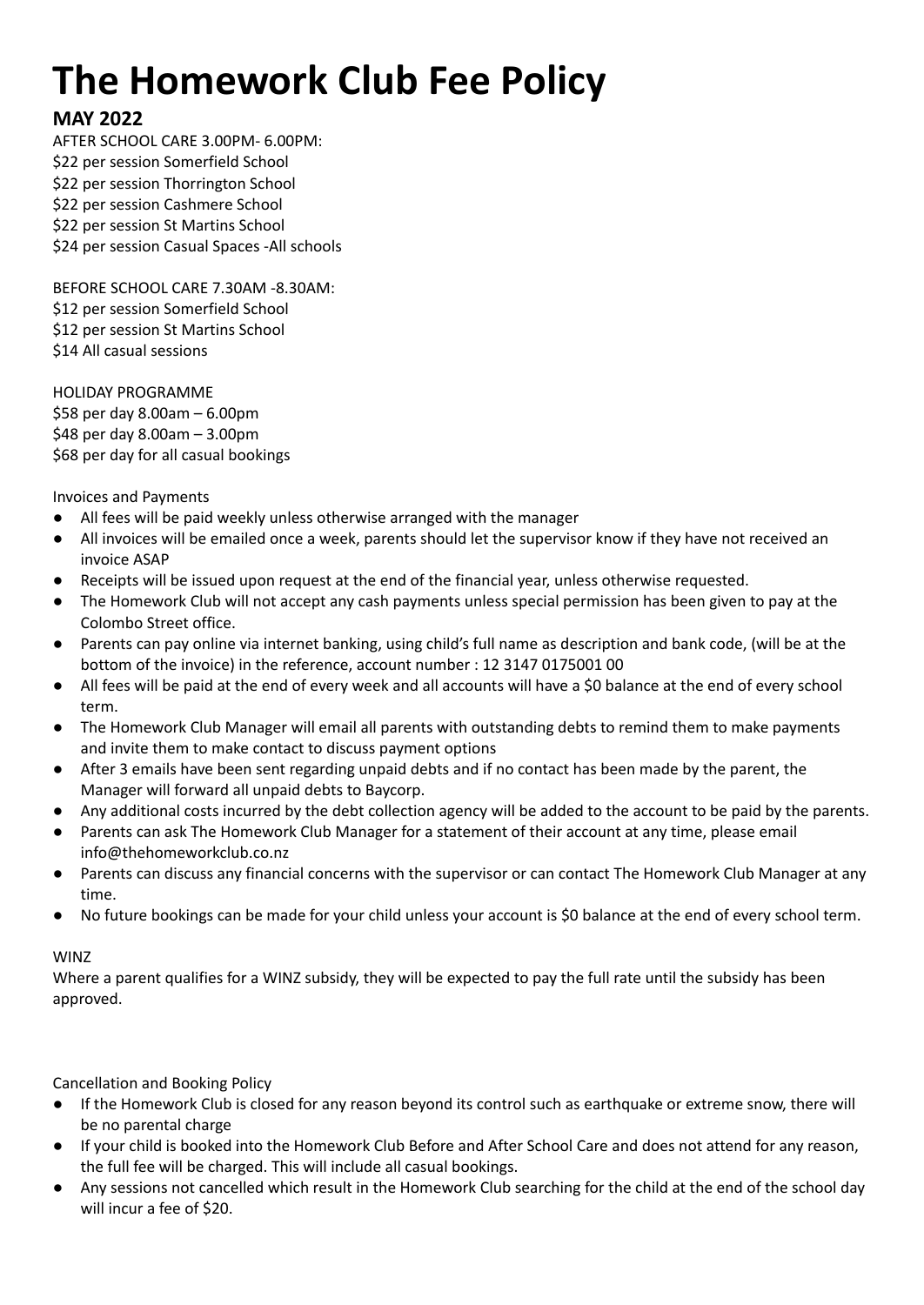- Any parent who is late collecting their child will incur a late pick up fee, \$10 for every 10 minutes after 6pm, per child.
- All casual bookings are \$24 per session at all venues

### HOLIDAY PROGRAMME FEES

- There is no refund for any cancellation on The Holiday Programme
- All bookings are to be made 3 weeks before the programme begins, any bookings or changes after this date will be subject to an administration fee.
- A \$10 administration fee will apply to ANY bookings which incur changes to a booking, including adding or swapping days, within three weeks of the programme start date.

### Extra Costs

• If your child purposefully breaks or damages any equipment or resources belonging to The Homework Club or the venue, then the cost will be added to your account.

I/We have read and agree with The Homework Club Fee Policy as outlined above. SIGNED:

DATE: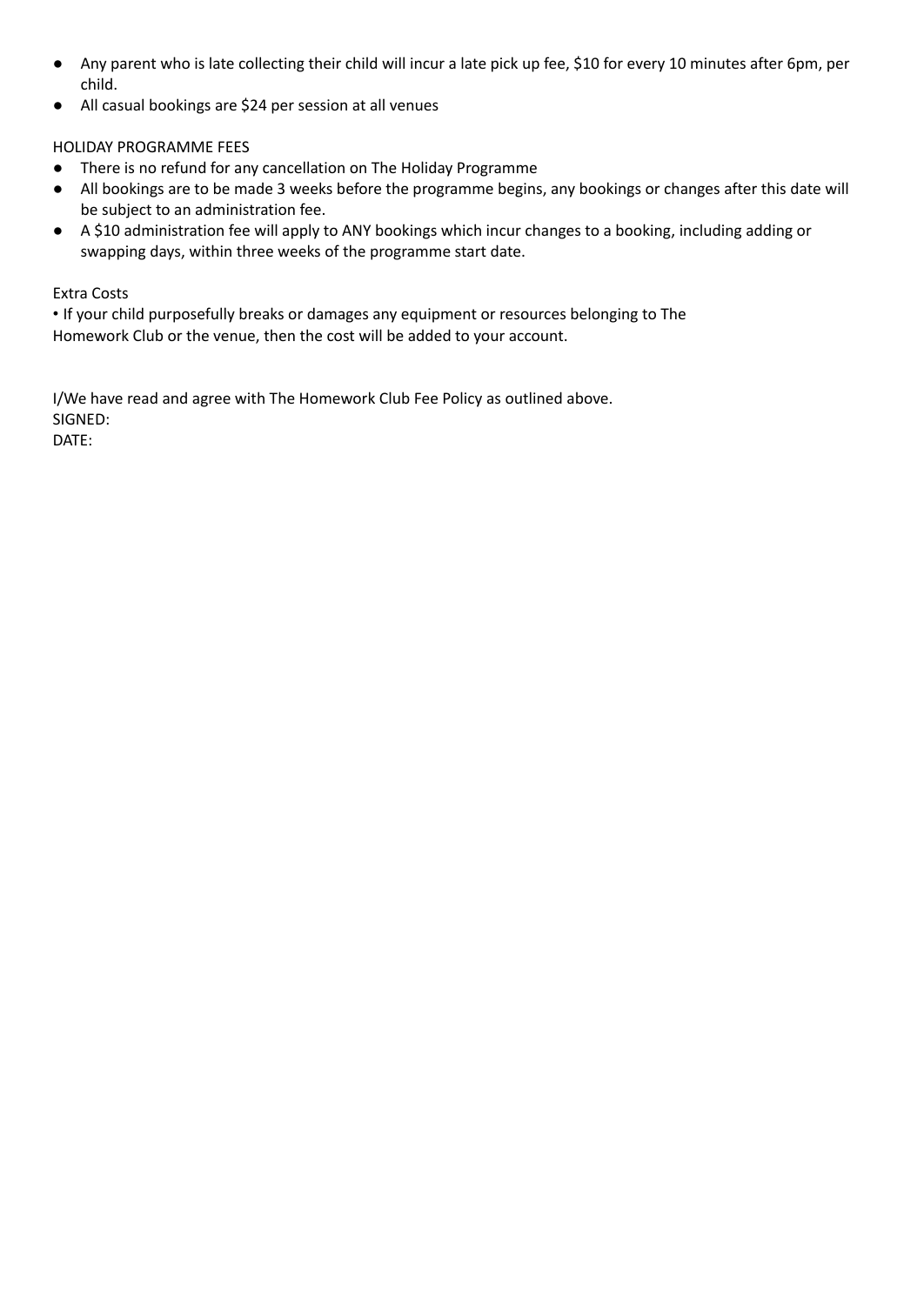## **BEHAVIOUR MANAGEMENT POLICY**

## OBJECTIVE

- To ensure positive behaviour is encouraged at all times and to provide a Behaviour Plan to enable staff to deal with any behavioural issues
- **●** To promote an environment where ideas of fairness, justice and reciprocity are valued and opportunities for children to develop self-esteem and resilience are encouraged.

## **PROCEDURE**

- All the staff will receive training about our Behaviour Plan and what to do with challenging children
- All the children will be made aware of the HWC rules, expectations and consequences.
- Parents will be informed about any incidents and will be asked to sign the accident/incident folder
- Staff will work with and communicate together as a team and with parents and children so that there everyone is aware of the expectations and outcomes and there is continuity and consistency for everyone.
- Behaviour will be managed in a positive and sensitive way that enhances children's development and self-esteem.
- Children are not to be physically punished, disciplined or treated in a way that is degrading, humiliating or causes fear or anxiety.
- Staff will reward all children who are following the rules Fantastic 50/Dollar Chart/spin the Wheel/Other reward system

## The Homework Club Rules

- 1. Use kind words
- 2. Keep your hands and feet to yourself
- 3. Listen to the adults
- 4. Respect the equipment and the property

## Behaviour levels, Indicators and consequences:

- Green Behaviour: All children start at Green Behaviour every day, staff will encourage all children to stay at this level. The Homework Club four rules will apply (as stated above). Consequences at this level include: the Fantastic 50, and where applicable the dollar chart system and other such positive incentives.
- Yellow Behaviour: When a child causes minimal disruption examples are calling out, talking back, not listening. Consequences are: a verbal apology and verbal warning from staff.
- Orange Behaviour: When a child persists in Yellow behaviour, indicators or causes what is deemed as more serious disruptions or distractions. Some consequences of this behaviour include: mediation and a reflection sheet.
- Red Behaviour: When behaviour is affecting the smooth running of The Homework Club, or when a situation occurs that causes serious disruption, distraction or distress. Some examples of this include: damage to property, stealing or defiant behaviour. Consequences of this behaviour will include: mediation, Serious Incident Sheet, Temporary exclusion.
- Black Behaviour: When a staff member feels they are unable to restrain a child and the other child's/children's safety is compromised. Some examples of this Behaviour include: Acts of violence, intentionally leaving the group, intentional sexual behaviour towards other children, aggressive or threatening Behaviour or language. Consequences of this behaviour include and are limited to: Permanent exclusion.
- Children's individual needs and the individual circumstances of the incident will be taken into account and the consequence applied will depend on the perceived seriousness at that time.
- Consequences for children's behaviour to be discussed with child and staff and can be: activity preferences/more or less homework time/apology on back of reflection sheets /1 min silence to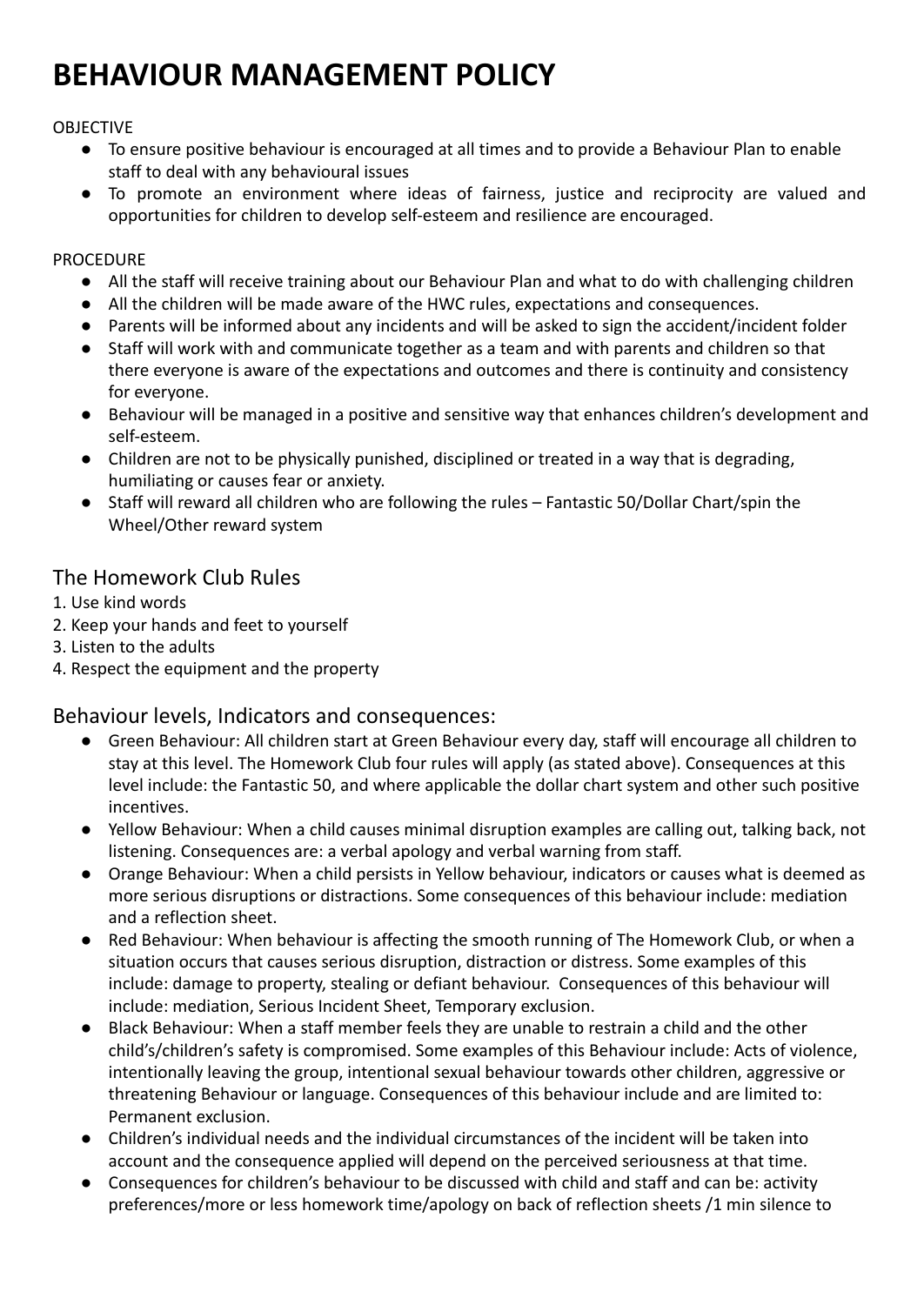calm group down/do the dishes/pick up rubbish/clean and sort the toy boxes/repair the books/help with the readers for a week/separate area from peers for a week

● As a general rule:

3 yellow behaviours (in one day) = Reflection Sheet (orange behaviour)

3 orange behaviours (in one week) = Serious Incident Sheet (red behaviour)

3 Serious Incidents (in one term, includes holiday programme) = Permanent Exclusion

Any act of defiance or deliberate violence will result in Black Behaviour = Permanent Exclusion

## Serious incident Sheet:

- If you have had a serious incident sheet, you will be asked to be excluded from The Homework Club for a time agreed on by the parents and the Supervisor, (Red Behaviour).
- At The Holiday Programme, this may be without notice and will result in exclusion for the rest of the programme
- Any outburst of physical violence or aggressive behaviour is a serious incident and will result in exclusion without notice.
- Any intentional act of sexual behaviour involving other children will be a serious incident and will result in permanent exclusion.
- Staff will be diligent in collecting accurate information from children and staff to ensure we have a clear understanding of the incident and events leading up to the incident.
- Parents will be informed when they collect their child of any serious incident sheets and will be asked to sign the incident/accident form.
- If more details come to light following the incident, the supervisor will contact the parents and let them know the added details and information. A record of this will be noted on the Serious Accident and Incident Form.
- An agreed exclusion time will be discussed amongst the parents and supervisor and will usually be a week
- If a caregiver collects the child on the day of the serious incident, the supervisor will call the parents to discuss the behaviour and an exclusion period
- Exclusion as a result of Black Behaviour level will result in permanent exclusion, effective immediately and without notice.
- Staff will record all serious incidents in the red folder and the supervisor will discuss with the manager
- Staff will be requested to complete the Staff Detailed Incident Record for any incident resulting in Black Behaviour and report to the Manager asap
- 3 serious incident sheets in one term (including holiday programme) will result in permanent exclusion and as above, Any act of defiance or deliberate violence will result in Black Behaviour = Permanent Exclusion, without the need to go to through the three serious incident sheets first.

## Policy for Difficult Children

- Divide and Conquer!! Separate the ring leader from the others and deal with individually give the child a verbal warning.
- It will be explained to the individual what part of their behaviour is not unacceptable and they will be given some time to reflect, apart from the group. They will be invited to re-join the group, after the staff feel they have had time to reflect and accept the consequences of their actions.
- Let the child know that it is his behaviour which is the problem and he can choose to change his behaviour – it is his choice
- Allow the child some space/time to cool off and calm down and talk about the behaviour you would like to see at the HWC
- If the staff feel that the child is in danger to himself or to other children, the staff will intervene and follow The policy for Physical Restraint.
- When the child is calm, staff will ask the child / children what the problem is and let them have their say.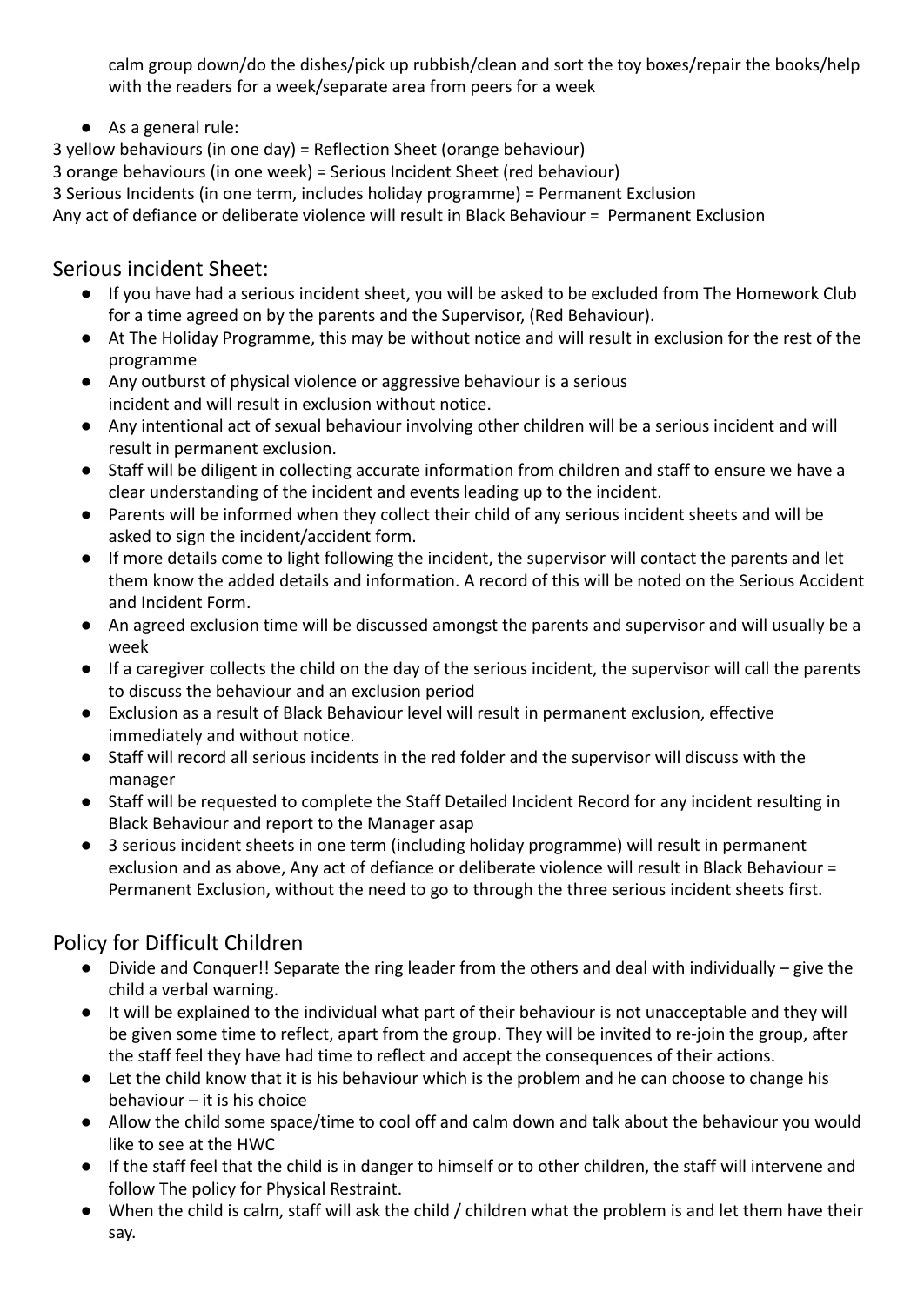- Explain how their behaviour is unacceptable and in what ways they have broken the four Homework Club rules/ Behaviour levels.
- Ask the child to write a reflection sheet and/or apology letter in a separate/quiet place and to think about how they can improve their behaviour until the adult comes back to them.
- The adult will decide if the child is ready to join the others and if any apologies are necessary or if more detail is required on the reflection sheet/a longer time out period is required
- If another problem arises with the same child in the same session the child will be asked to write an apology letter which will be shown to their parents.
- If the child's behaviour is "out of control" the supervisor will call the parents to collect the child and will also inform the Manager. This will result in a red/black behaviour and will be discussed with the parent.
- One staff member will supervise the child within sight and sound of other staff until they have been collected from the Homework Club, ensuring their safety at all times.

## Policy for Difficult Situations

- One staff member will stay with the group and will gather the group into a group activity to ensure they can all be supervised
- The other staff member will stay with the difficult child/children in a separate area but within sight and/or sound of another staff member.
- Staff to follow Policy for Difficult Children when dealing with the child/children involved
- Every day at The Homework Club is a new day and the slate will always be wiped clean to encourage everyone to have a fresh, positive start to every session.
- The reflection sheets will be kept for a week (on the clipboard with Fantastic 50) as evidence that 3= serious incident sheet
- The serious incident sheets will be kept for a term and will include holiday programmes (in the red folder) as evidence for 3 Serious Incidents =temporary exclusion (Red Behaviour) or any defiant or violent outbreak = permanent exclusion (Black Behaviour)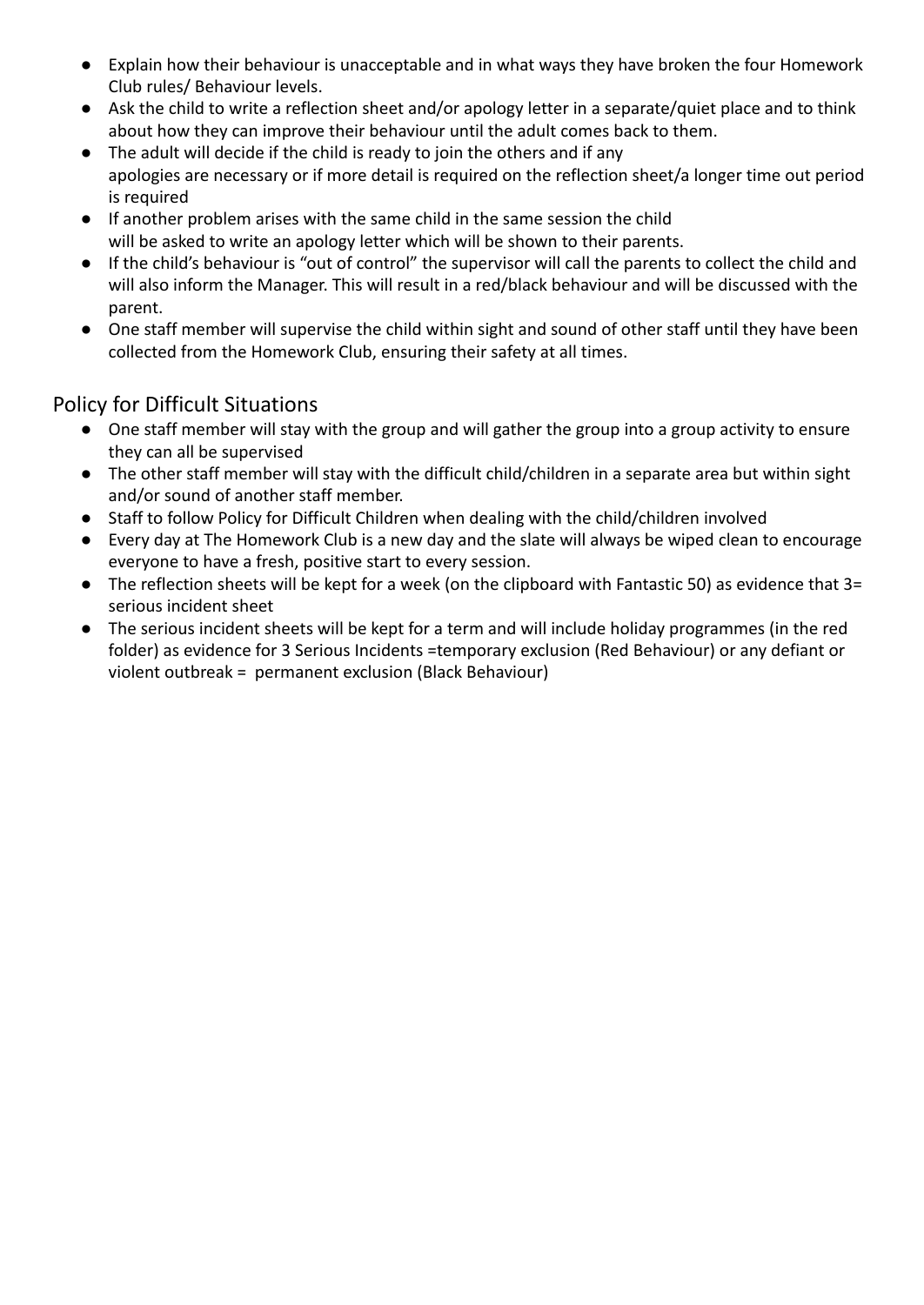## The Homework Club Behaviour Plan

| <b>Behaviour Indicators</b>                                                                                                                                 | Consequences                                                                                                     |  |  |  |  |
|-------------------------------------------------------------------------------------------------------------------------------------------------------------|------------------------------------------------------------------------------------------------------------------|--|--|--|--|
| <b>Green Zone</b>                                                                                                                                           | The Fantastic 50 Chart                                                                                           |  |  |  |  |
| All children start at Green Behaviour every day                                                                                                             | Names will be added to chart,                                                                                    |  |  |  |  |
| Staff will encourage all children to stay at this level.                                                                                                    | when complete a number                                                                                           |  |  |  |  |
| The Homework Club Four Rules will apply:                                                                                                                    | will be called for a lucky treat                                                                                 |  |  |  |  |
| Listen to the adults                                                                                                                                        | and also treat for most names                                                                                    |  |  |  |  |
| Respect the property                                                                                                                                        |                                                                                                                  |  |  |  |  |
| Use kind words only                                                                                                                                         |                                                                                                                  |  |  |  |  |
| Keep your hands and feet to yourself                                                                                                                        |                                                                                                                  |  |  |  |  |
| <u> Yellow Zone - Behaviour 1</u>                                                                                                                           | 3 warnings a day = reflection sheet                                                                              |  |  |  |  |
| When a child causes minimal disruption                                                                                                                      | Verbal apology from child                                                                                        |  |  |  |  |
| Examples:                                                                                                                                                   | Verbal warning from staff                                                                                        |  |  |  |  |
| Calling out, not listening, talking back, using unkind                                                                                                      |                                                                                                                  |  |  |  |  |
| words                                                                                                                                                       |                                                                                                                  |  |  |  |  |
| <b>Orange Zone - Behaviour 2</b>                                                                                                                            | 3 reflection sheets a week = seroius incident                                                                    |  |  |  |  |
| 3 Yellow in one session = Orange Behaviour                                                                                                                  | Mediation/talk to staff                                                                                          |  |  |  |  |
| When a child persists in yellow behaviour                                                                                                                   | Reflection Sheet                                                                                                 |  |  |  |  |
| More serious disruptions or distractions                                                                                                                    |                                                                                                                  |  |  |  |  |
| Examples:                                                                                                                                                   |                                                                                                                  |  |  |  |  |
| Bullying or bothering others, verbally disruptive,                                                                                                          |                                                                                                                  |  |  |  |  |
| Inappropriate or unwanted physical contact,                                                                                                                 |                                                                                                                  |  |  |  |  |
| Not listening or respecting the staff                                                                                                                       |                                                                                                                  |  |  |  |  |
| <b>Red Zone - Behaviour 3</b>                                                                                                                               | 3 serious incidents a term (includes H.P) = exclusion                                                            |  |  |  |  |
| 3 Orange in one week = Red Behaviour                                                                                                                        | Mediation/talk to staff                                                                                          |  |  |  |  |
| When behaviour is effecting the smooth running of                                                                                                           | Serious Incident Sheet                                                                                           |  |  |  |  |
| the Homework Club or when a situation occurs that                                                                                                           | May result in temp exclusion                                                                                     |  |  |  |  |
| causes serious disruption, distraction or distress                                                                                                          |                                                                                                                  |  |  |  |  |
| Examples:                                                                                                                                                   |                                                                                                                  |  |  |  |  |
| Damage to property, Stealing, Defiance Behaviour                                                                                                            |                                                                                                                  |  |  |  |  |
| <b>Black Zone - Behaviour 4</b>                                                                                                                             | Permanent Exclusion                                                                                              |  |  |  |  |
| 3 Red in one school term = Black Behaviour                                                                                                                  |                                                                                                                  |  |  |  |  |
| When a staff member feels they are unable to restrain                                                                                                       |                                                                                                                  |  |  |  |  |
| a child and the other child's safety is compromised                                                                                                         |                                                                                                                  |  |  |  |  |
| Examples:                                                                                                                                                   |                                                                                                                  |  |  |  |  |
| Intentionally leaving the group, acts of violence,                                                                                                          |                                                                                                                  |  |  |  |  |
| Aggressive, sexualised or threatening behaviour or language                                                                                                 |                                                                                                                  |  |  |  |  |
|                                                                                                                                                             |                                                                                                                  |  |  |  |  |
| Please Note:                                                                                                                                                |                                                                                                                  |  |  |  |  |
| Children may jump from Green or Yellow Zone straight to Red Zone or Black Zone                                                                              |                                                                                                                  |  |  |  |  |
|                                                                                                                                                             | Red Zone at the Holiday Programme will result in exclusion for the rest of the holiday programme, without notice |  |  |  |  |
| The Supervisor will let parents know if their child has had a reflection sheet/serious incident sheet                                                       |                                                                                                                  |  |  |  |  |
| The Supervisor will discuss with the Manager when a child has had a serious incident and will record in folder                                              |                                                                                                                  |  |  |  |  |
| The team will work together with consistency and will support each other with decisions made                                                                |                                                                                                                  |  |  |  |  |
| situations where a child's behaviour is deemed to be extremly disruptive, defiant or violent the usual 3 serious incidents<br>will not need to be followed. |                                                                                                                  |  |  |  |  |
|                                                                                                                                                             |                                                                                                                  |  |  |  |  |
| 3 yellow in one day = Orange Zone                                                                                                                           |                                                                                                                  |  |  |  |  |
| 3 orange in one week = Red Zone                                                                                                                             |                                                                                                                  |  |  |  |  |
| 3 red in one term (includes holiday programme) = Black Zone                                                                                                 |                                                                                                                  |  |  |  |  |

## You are the boss of yourself! Remember to make the right choice...